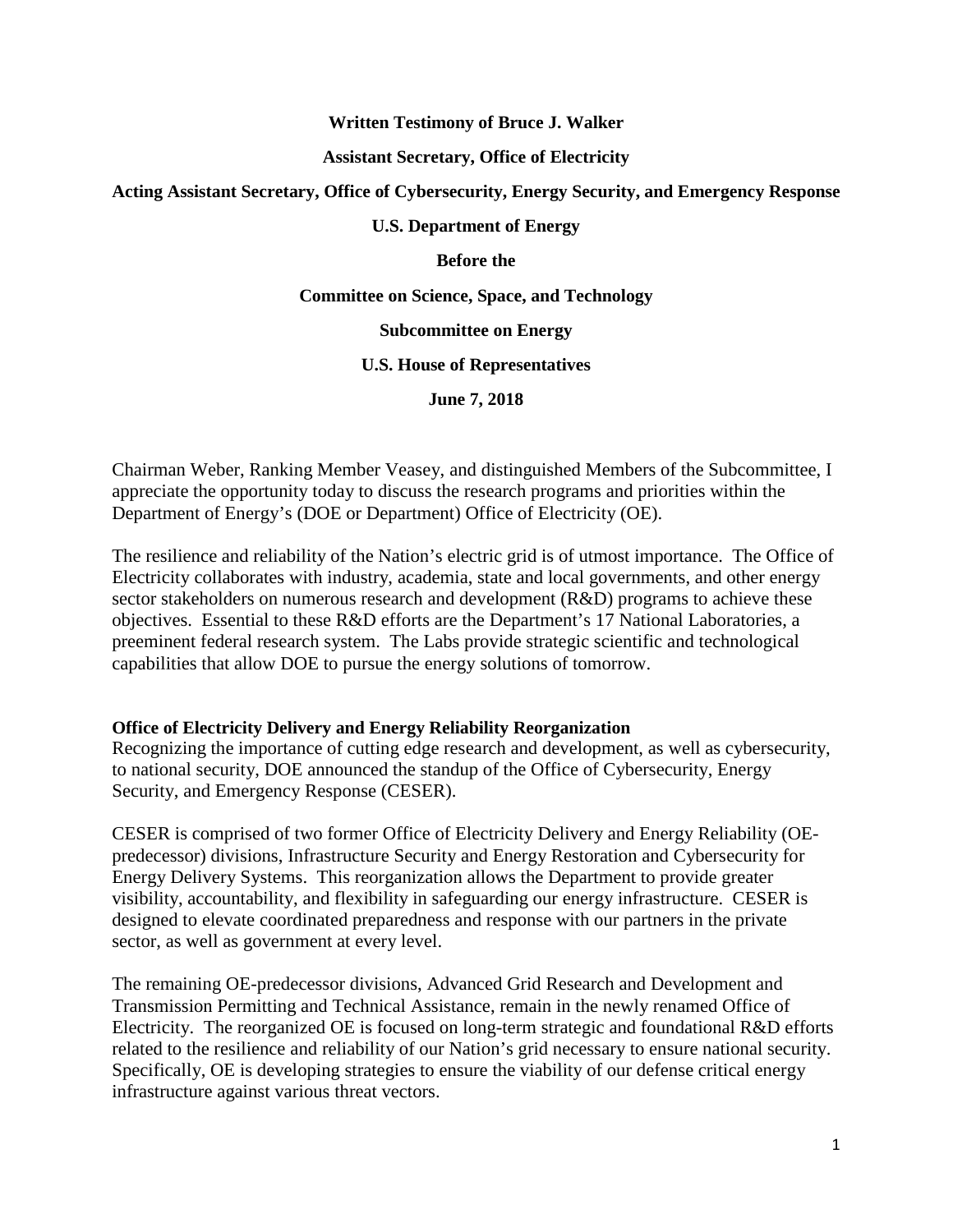## **Office of Electricity Priorities**

All of our cutting edge research and development programs underpin several major priorities for the Office of Electricity: the advancement of grid modeling; the pursuit of megawatt scale grid storage; revolutionizing sensing technology utilization; and long-term electrical grid recovery in Puerto Rico and the U.S. Virgin Islands.

Working with stakeholders in the U.S., Canada, and Mexico, OE is developing an integrated North American Grid Model to conduct planning and contingency analysis to address vulnerabilities in the North American energy system. This analysis will incorporate all relevant assets of the integrated energy grid and identify potential infrastructure investments to improve resiliency and mitigate risks associated with energy system interdependencies. The resulting model will also allow for sequencing of events that create risk across critical infrastructure sectors and identification of key critical infrastructure interdependencies.

The advancement of energy storage is not only a focus of OE, but also one of Secretary Perry's top priorities. OE is pursuing the advancement of megawatt scale storage capable of supporting bulk and distribution power systems. In conjunction with fellow DOE Offices and our National Labs, OE will investigate and integrate latest technologies to develop a strategic approach to rapidly progressing megawatt scale storage which provides added resiliency and control capabilities.

OE is also pursuing the integration of high fidelity, low cost sensing technology for predictive and correlation modeling. The Office of Electricity will advance the use of correlation modeling developed coincident with the advancements in computing capabilities and will build upon previous work undertaken regarding predictive modeling. OE will also evaluate opportunities to integrate sensing technology into oil and natural gas (ONG) monitoring systems and determine uses for enhanced physical security, as well as opportunities to improve phasor measurement units (post-2003 installation).

Providing support to Puerto Rico and the U.S. Virgin Islands, particularly long term resiliency efforts, is paramount. We continue our coordination efforts amongst key stakeholders and contributing members to compile a technical review of options, as well as working in collaboration on efforts regarding evaluation of the Puerto Rico Electric Power Authority's future state. Additionally, OE is providing technical assistance to the Puerto Rico Industrial Development Company and other stakeholders for strategic investment in micro-grid installations for industrial corridors.

# **Electricity Related Research & Development Efforts**

One of OE's primary R&D efforts is the Grid Modernization Initiative (GMI). The GMI focuses on the development of new architectural concepts, tools, and technologies that will better measure, analyze, predict, and protect the grid, as well as enable the institutional conditions that allow for rapid development and widespread adoption of these tools and technologies. Originally consisting of OE and the Office of Energy Efficiency and Renewable Energy, the GMI has been expanded to include CESER, the Office of Fossil Energy, and the Office of Nuclear Energy, to ensure a coordinated and comprehensive DOE approach to R&D.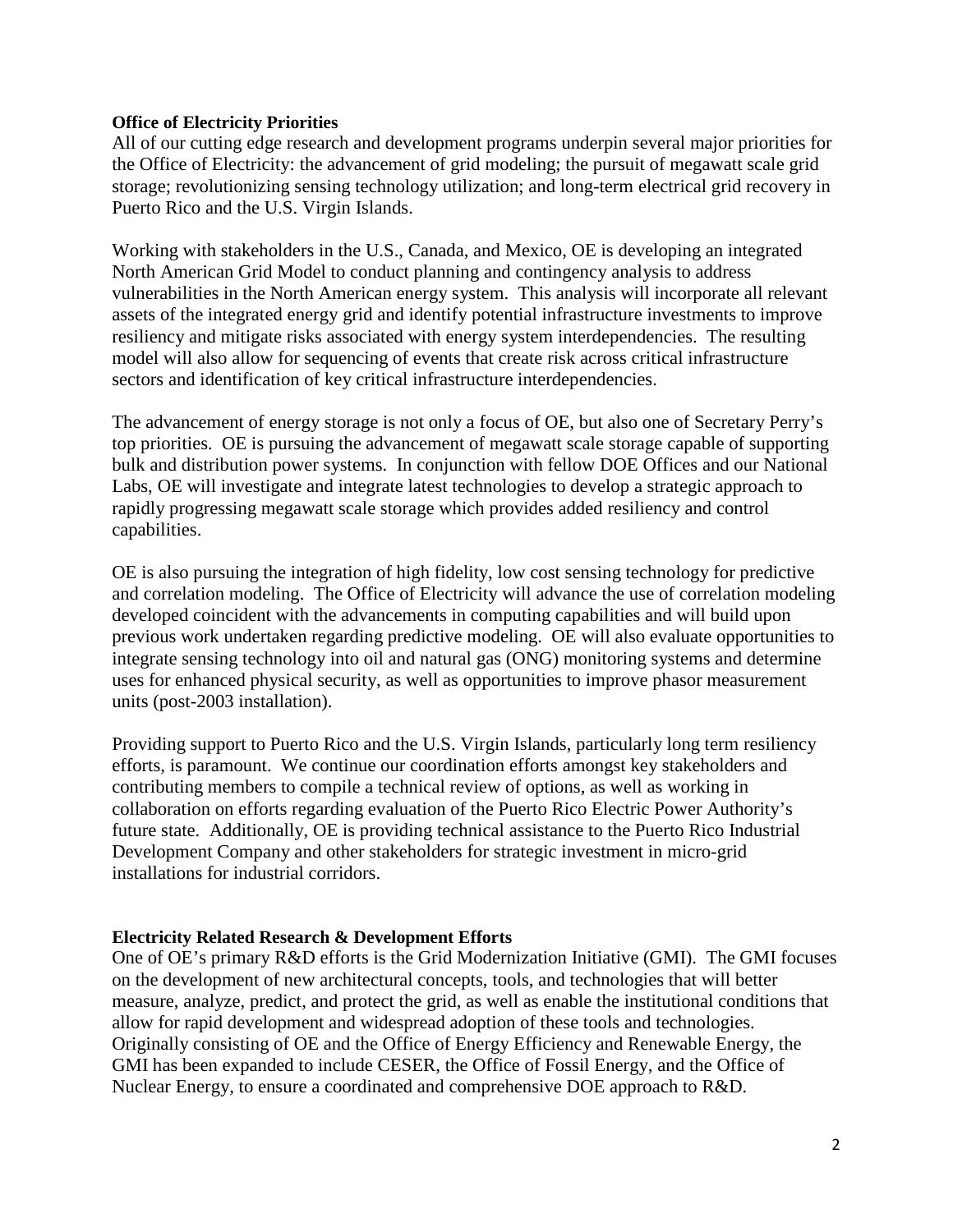The Grid Modernization Laboratory Consortium (GMLC), a part of the GMI, was established as a strategic partnership between DOE and the National Laboratories to bring together leading experts, technologies, and resources to collaborate on the goal of modernizing the Nation's grid. The GMLC allows for the sharing of networks; more efficient use of resources; improving learning and preservation of knowledge; enhanced lab coordination and collaboration; and increased regional perspective and strengthened relationships with local stakeholders and industry.

The GMI and GMLC are working together to create the Grid Modernization Multi-Year Program Plan (MYPP), a portfolio of activities to help set the Nation on a cost-effective path to a resilient, secure, and reliable grid that is flexible enough to provide an array of emerging services. The MYPP defines a vision for the modern grid and identifies key challenges and opportunities.

To enhance transmission reliability, Los Alamos National Laboratory (LANL), in conjunction with four other partners, has undertaken a project on advanced machine learning for synchrophasor technology. LANL is developing a suite of new grid-modeling aware machine learning tools to monitor the transmission grid during its normal operations and localize significant frequency events seconds after they occur. Utilizing data and tools from several sources, they will build new machine learning software to provide situational awareness, computational, and map-visualization extensions for existing software.

Another GMI research and development effort is our Resilient Distribution Systems Lab Call Awards. Announced in September 2017, funding of approximately \$32 million over three years has been awarded to the GMLC and their partners to advance resilient distribution systems, focusing on advanced controls, grid architecture, integration of distributed energy resources, and emerging grid technologies at a regional scale.

One of the projects tackling these issues is the Grid Resilience and Intelligence Platform (GRIP) project. GRIP is a collaboration between the Lawrence Berkeley National Laboratory, the Stanford Linear Accelerator Center National Accelerator Laboratory, and seven universities, utilities, industry, and stakeholder partners. Its objective is to anticipate, absorb, and recover from grid events by demonstrating predictive analytics capabilities. Combining state-of-the-art artificial intelligence and machine learning techniques will allow for a quicker recovery from grid events.

As part of the Department's commitment to a resilient and reliable power grid, DOE has recently funded R&D projects that will catalyze new design elements of large power transformers (LPTs) which are critical to the Nation's power grid and represent one of its most vulnerable components. Producing LPTs that are more flexible will help the energy sector better prepare for the sharing and long-term replacement of LPTs in the event of catastrophic failure. The five projects are a collaboration between corporations, small businesses, and academic institutions in Georgia, Illinois, New York, and North Carolina to create new designs that will help produce the next generation of LPTs.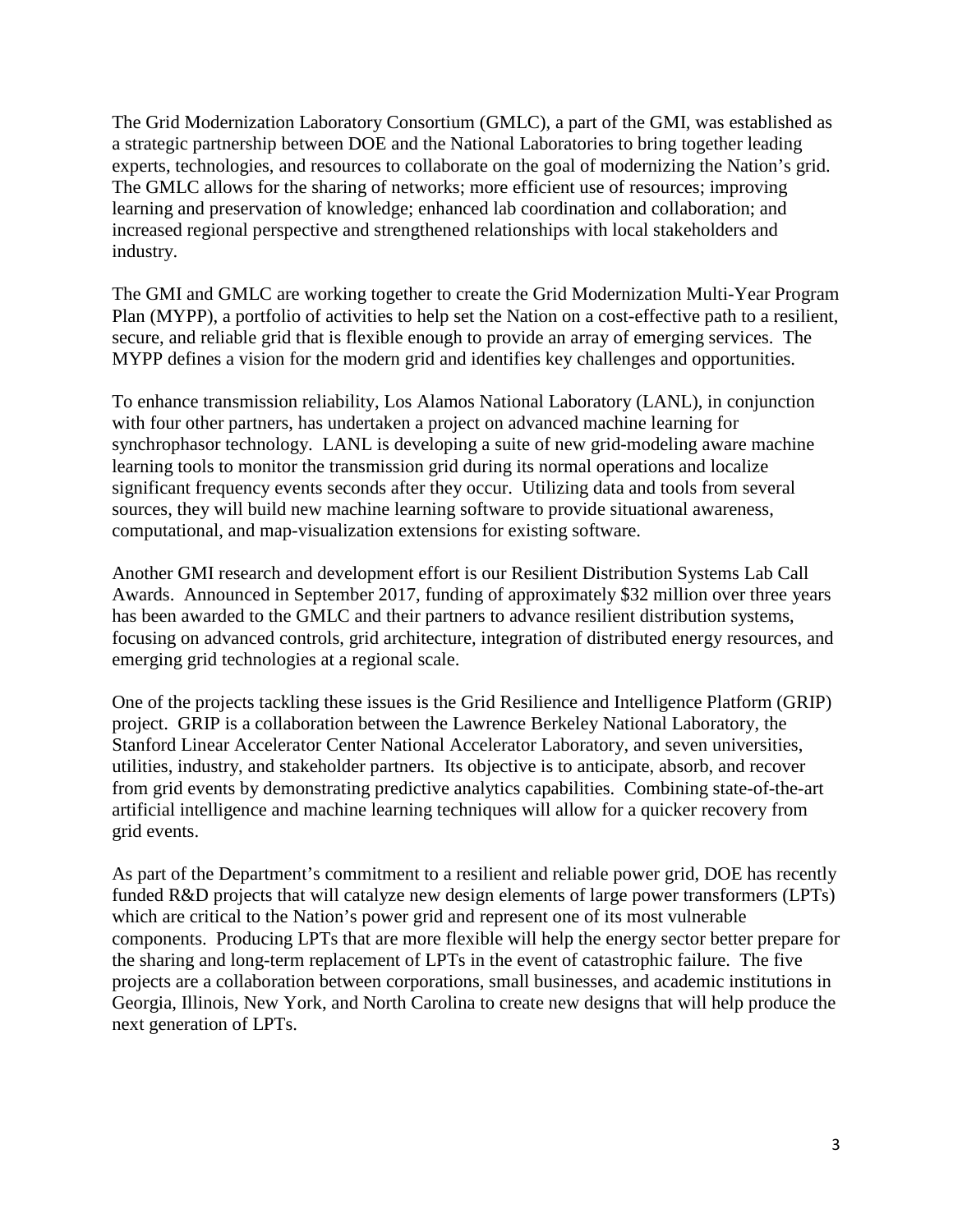# **Cybersecurity Research & Development Efforts**

Any discussion of resilience and reliability must include the issue of cybersecurity. In May 2018, OE released the DOE *Multiyear Plan for Energy Sector Cybersecurity (Multiyear Plan)* to improve cybersecurity and the resilience of the Nation's energy system. The plan aligns DOE's distinct roles and programs with the efforts of government, energy owners and operators, and key energy stakeholders, at all levels.

Anticipating and responding to the latest cyber threat is a ceaseless endeavor that requires dedicated resources and personnel. It is imperative to recognize today's realities: resources are limited, and cyber threats continue to increase in frequency and sophistication. To gain the upper hand, disruptive changes in cyber risk management practices must be pursued.

DOE's cyber strategy is two-fold: (1) strengthen today's energy delivery systems by working with our partners to address growing threats and promote continuous improvement, and (2) develop game-changing solutions that will create inherently secure, resilient, and self-defending energy systems for tomorrow.

Meaningful public-private partnerships are foundational to DOE's strategy. Facing an everevolving threat landscape requires a coordinated approach to improving risk management capabilities, information sharing, and incident response. The Federal government has also historically funded innovative research, development, and demonstration that cannot be economically justified in private-sector markets.

CESER's cybersecurity R&D program aligns activities with Federal priorities as well as the strategy and milestones articulated in the *Multiyear Plan*, which envisions resilient energy delivery control systems designed, installed, operated, and maintained to survive a cyber incident while sustaining critical functions.

The CESER cybersecurity R&D program was designed to assist energy sector asset owners by developing cybersecurity solutions for energy delivery systems through a focused research and development effort. CESER co-funds projects with industry partners to make advances in cybersecurity capabilities for energy delivery systems. These research partnerships are helping to detect, prevent, and mitigate the consequences of a cyber-incident for the energy delivery systems of today and tomorrow.

The Collaborative Defense of Transmission and Distribution Protection and Control Devices against Cyber Attacks (CODEF) project is a highly successful collaboration between ABB, Ameren, and the University of Illinois at Urbana-Champaign. CODEF provides real-time cybersecurity with power grid devices working together to validate commands and operations. It automatically detects and rejects malicious commands that could jeopardize physical grid operations, anticipates the effect of each command, and only enacts those commands that will support grid stability. The technology was demonstrated successfully in a quasi-field environment, and private sector adoption is anticipated at the conclusion of the project.

Additionally, in spring of 2018 DOE announced another energy sector cybersecurity funding opportunity. The Department anticipates providing \$25 million in funding for projects in five